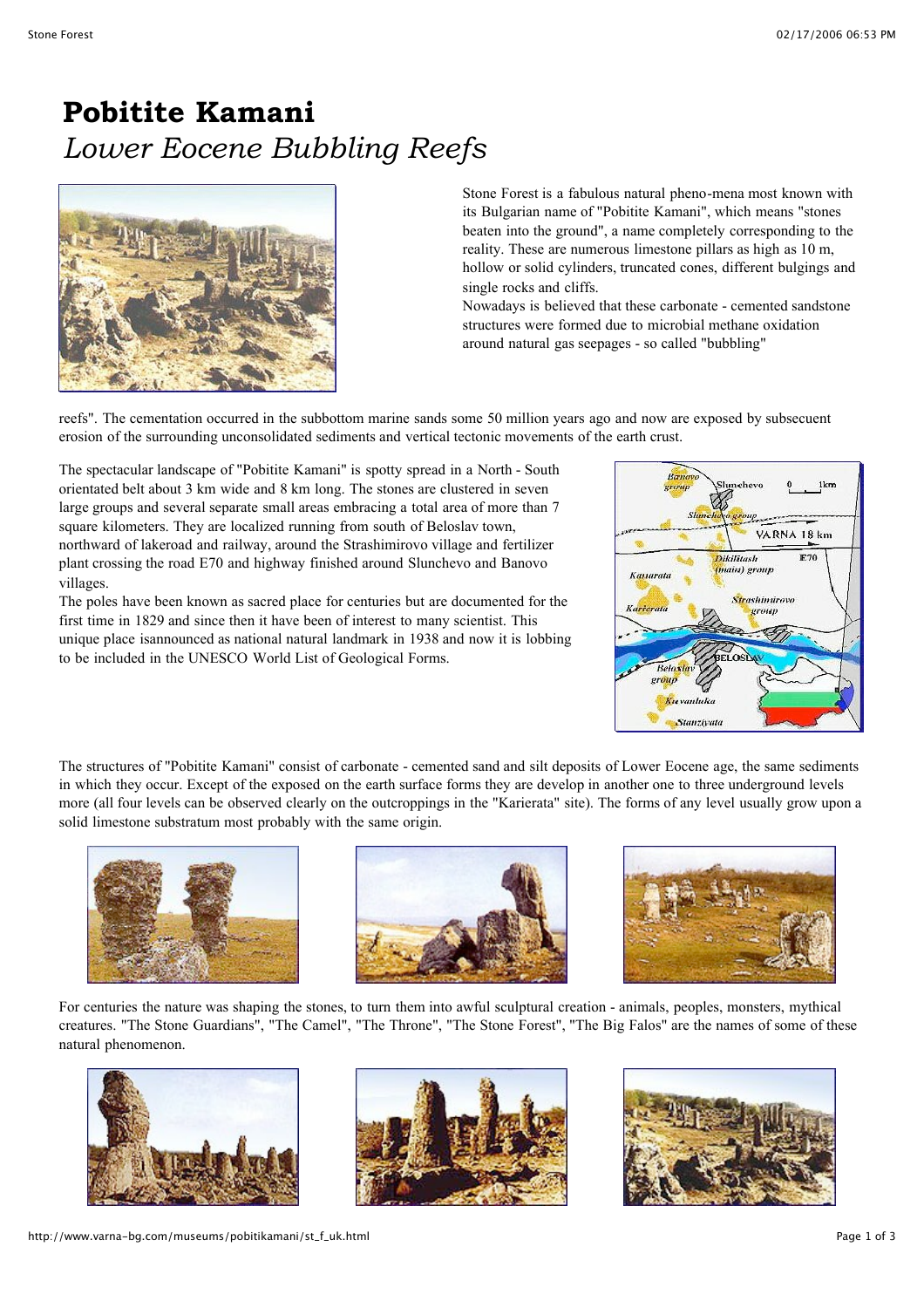



The main, "Dikilitash" group is the most impressive and in a best state of preservation. The place is easy reachable by the road E70 which crosses it approximately 18 km west of Varna and is site of organizing tourism. It comprises some 300 big and small pillars in a large strips (about 850x120 m) and over 50 ones in a smaller spot southward. Some of them are broken into two or three segments, other laid down, looking as being excavated from their roots. The "Strashimirovo" group is also very spectacular. It locates southward of the main group and is composed of four rows from north to south. A characteristic feature of the pillars here is that the middle part of any level is bulging, like two communicating truncated cones. The circum stance of some bulgings is over 9 m. The"Slunchevo" and "Banovo" groups located in the vicinity of the corresponding village are charming too. A pillar resembles a frozen fountain; another with base of 12 m in circumstance is a rock lion; others are colossal awesome mushrooms. The "Karierata" group includes several natural and manmade outcrops which are the most instructive for development of these unique carbonate structures. They attract attention of scientists from the beginning of the 1970s when this area was an active sand-pit, abandoned now. All four levels of the pillar development with a diversity of forms can be observed here as well as limestone layers at their bases and all these in a wall over 25 m high.

Other groups are situated south of Beloslav town and also deserved to be seen, that's why I recommend to whom is already convince to visit this world unique place to reserve one whole day for the trip preparing for walking 15-20 km fn food and taking 30-40 snapshots et least.

Several basic hypotheses about the genesis of the phenomenon have been developed ranging from designing of the structures by mechanical acting of the environmental factors (wind, rain, sea waves)

to the precipitation of carbonate from percolating groundwaters (stalactite mode of formation) to coral complexes, algal bioconstructed build-ups (bioherms) and lithified forest. The answer of the origin was recently found in the Kattegat area of gas seepages, offshore Denmark where the modern submarine landscape "the bubbling reefs" is very similar to those of "Pobitite Kamani" (see two images et the end of the page).



underwater Karierata

Natural gas seepages are known from many places all over the World, both on land and offshore. They occur where suitable pathways have been developed from the gas source (source rocs, deep sited gas field or shallow gas-charged sediments) to the surface (seafloor or the ground). Once gas migration path established a methane oxidation occurs inducing precipitation of carbonate (so called "methane derived carbonate") which litifies the sediment along gas channel (see *"genesys 1"*).Cementation of the sediment goes on around the methane pathway, fills channel and the pillar structure grows from outside. Similar process may occur laterally forming a substratum layer (see *"genesys 2"*).Exposure of the carbonate cemented sandstone structures on the seafloor happens. as a result of submarine and earth surface erosion of surrounding unconsolidated sediments due to sea levels droppings (regressions) and risings (transgressions)(see*"underwater"*). After many, many years with the help of vertical tectonic movements of the earth crust the result of these processes is exhibit now to make us admire to these miraculous sculptures. (see outcrop *"Karierata"*).